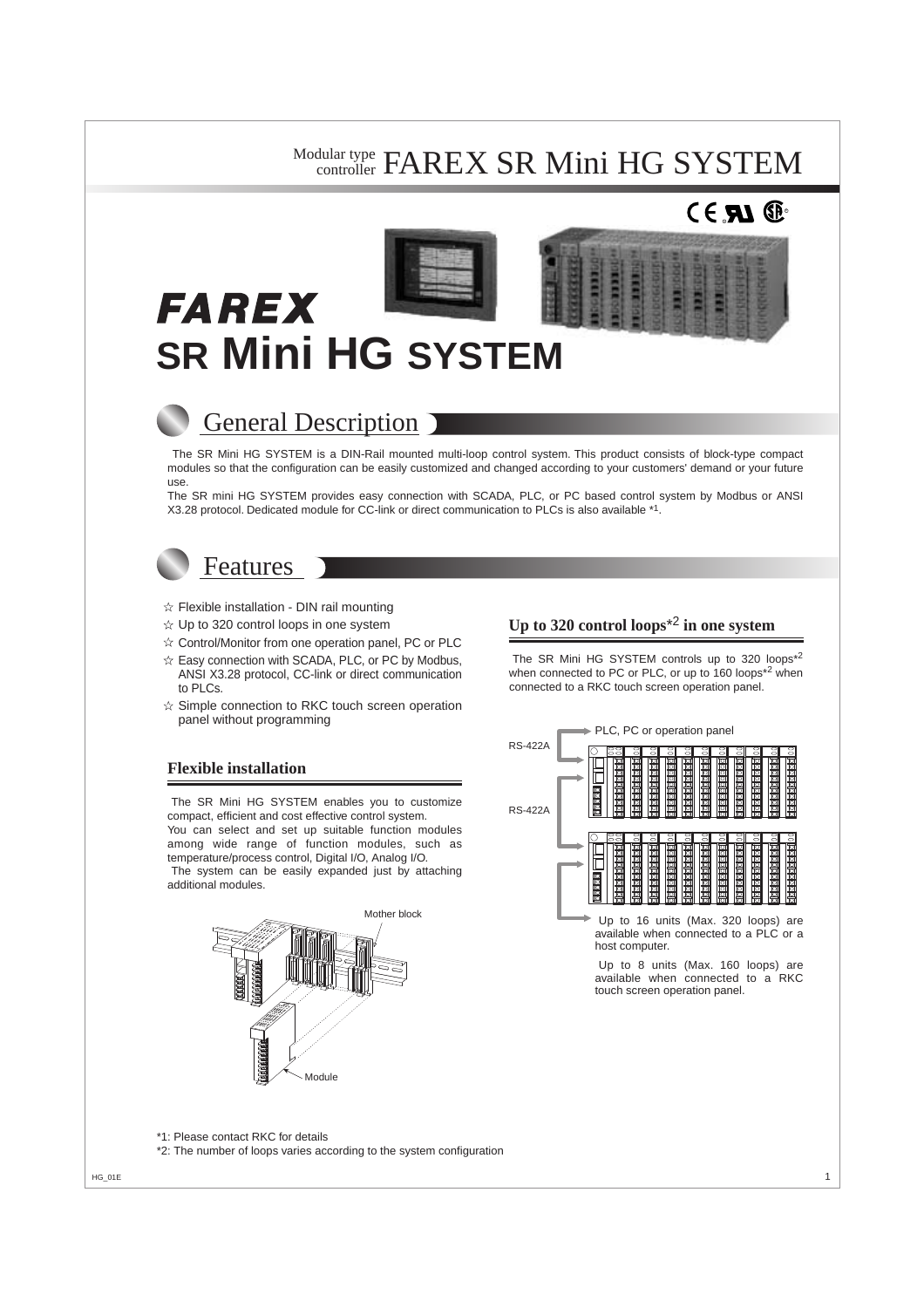# Easy and various connection

The SR mini HG SYSTEM provides easy connection with SCADA, PLC, or PC based control system by Modbus or ANSI X3.28 protocol. Direct communication to PLCs without programming is also available via dedicated module. \*3

The SR mini HG SYSTEM can be connected to two types of RKC touch screen operation panel without programming. One is less expensive model OPM, and the other is color TFT 10.4-inch panel called OPC-H. OPC-H can communicate with major PLCs without programming. It allows you to create customized screens with easy-to-use MS Windows-based software, Panel DesignerII, as well.

# **SR Mini HG SYSTEM connected to PLC**



# **SR Mini HG SYSTEM connected to PC**



Up to 16 units (when RS-422A is used)

# **SR mini HG SYSTEM connected to RKC touch screen operation panel (OPC-H)**



# **SR mini HG SYSTEM connected to RKC touch screen operation panel (OPM)**





Operation panel (OPM)

No programming is necessary



SR Mini HG control unit

Up to 8 units

\*3 : Please contact RKC for details.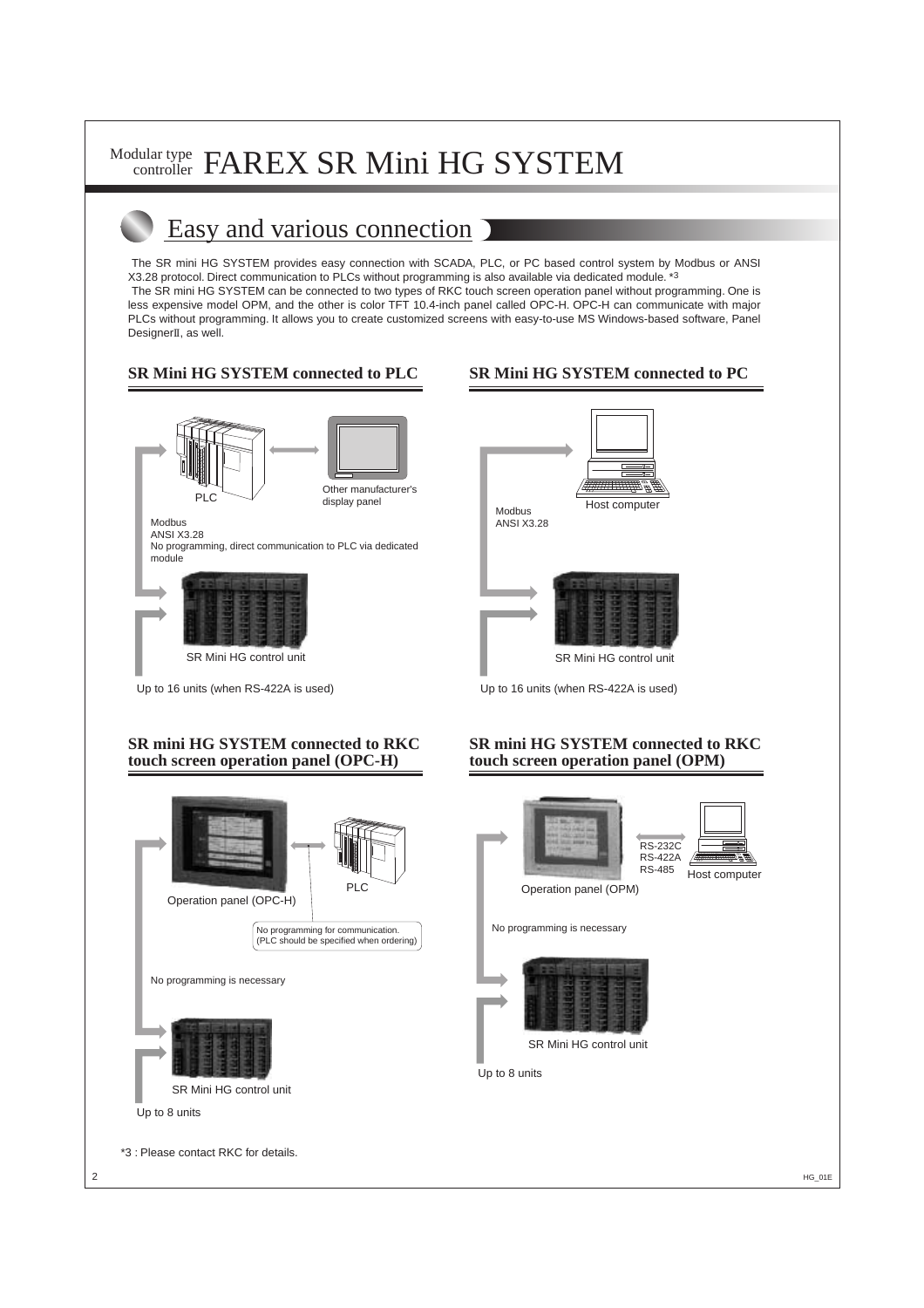# Operation panel

### **Design custom screens for OPC-H display**

With the Panel Designer display editor, you can build custom OPC-H displays for your specific application with easy-to-use MS Windows-based software.



### **Compact cost effective touch screen (OPM)**

The OPM operation panel can be used without programming. It can also be connected to the host computer via the communications interface. This touch screen panel is less expensive than the OPC. For brightlylit areas, the OPM-HL features a blue backlit display.

# OPM-HL

**Blue mode LCD display** Number of pixels : 320 x 240 dots Display area : 122 x 92 mm Power supply : 24V DC, 100 to 240V AC External dimensions: 158 x 210 x 92 mm





OPM-CL2  **Monochrome LCD display** Number of pixels  $\therefore$  320 x 240 dots<br>Display area  $\therefore$  122 x 92 mm  $: 122 \times 92$  mm Power supply : 100 to 240V AC External dimensions: 144 x 192 x 85 mm **DIN size**

OPM-CL4

**DIN size**

**Blue mode LCD display** Number of pixels : 320 x 240 dots Display area : 122 x 92 mm<br>Power supply : 100 to 240V / : 100 to 240V AC External dimensions: 158 x 210 x 92 mm

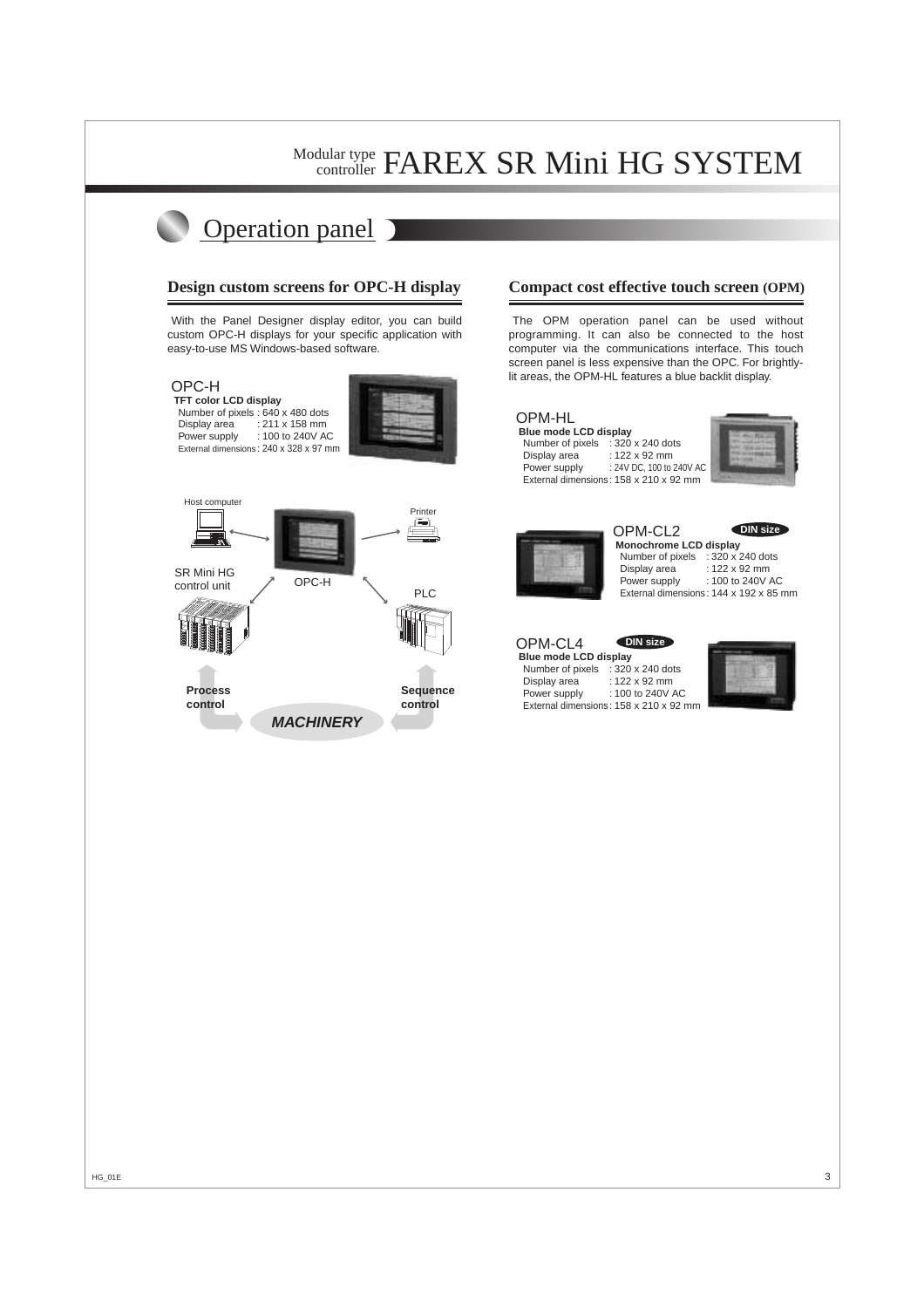# Module

#### (H-PCP-A,B)

The CPU module supplies power to each module, manages data, and interfaces with an operation panel, host computer, or PLC. One power supply/CPU module is required for each control unit.

#### **Control module**

#### **Temperature control module**

#### (H-TIO-A,B,C,D)

These are standard temperature control modules with one or two channels. The input type is thermocouple or RTD. One channel type can have options such as alarm output.

#### **High accuracy temperature control module**

#### (H-TIO-E,F,G)

These are high accuracy temperature control modules with one or two channels. The sampling time is 0.1 second, and the accuracy is 0.1% of the full scale. The input type is thermocouple or RTD.

# **Control module with DC voltage/current input**

#### (H-TIO-H,J)

These are high accuracy control modules with one or two channels. The input type is DC voltage/current input.

# **Control module with fuzzy logic**

#### (H-TIO-P,R)

These are control modules with fuzzy logic to suppress overshoot and undershoot. TIO-P is the standard type, and TIO-R is the high accuracy type.

#### **Other control module**

#### **Cascade control module**

(H-CIO-A)

#### **Position proportional control module**

#### (H-TIO-K)

#### **Current transformer input module**

#### (H-CT-A)

This module is used with a current transformer (CT) to detect heater break or any loop failure.

# **Power supply / CPU module COVE Analog Input / Output module**

#### **Analog input module**

#### (H-AI-A,B)

These modules have two or four inputs with independent high and low alarms as standard.

#### **Analog output module**

#### (H-AO-A,B)

These modules have two or four outputs which are useful for retransmission to recorders, etc.

### **Temperature input module**

#### (H-TI-A,B,C)

These modules have four channels that can be used for temperature input monitoring. The input type is thermocouple or RTD. Two-channel high accuracy type is also available.

# **Digital Input / Output module**

# **Digital input module**

#### (H-DI-A)

This module is for multi-memory area change, and mode transfer.

# **Digital event input module**

#### (H-DI-B)

This module allows you to program logics and output from the digital output module. Logic results also can be handled on communication.

# **Digital output module**

#### (H-DO-A,B,D)

These modules can be used for independent alarm out put per channel, or various control status output.

# **Digital event output module**

#### (H-DO-C)

This module allows you to add independent alarms . You can have more than two alarms if you use this module.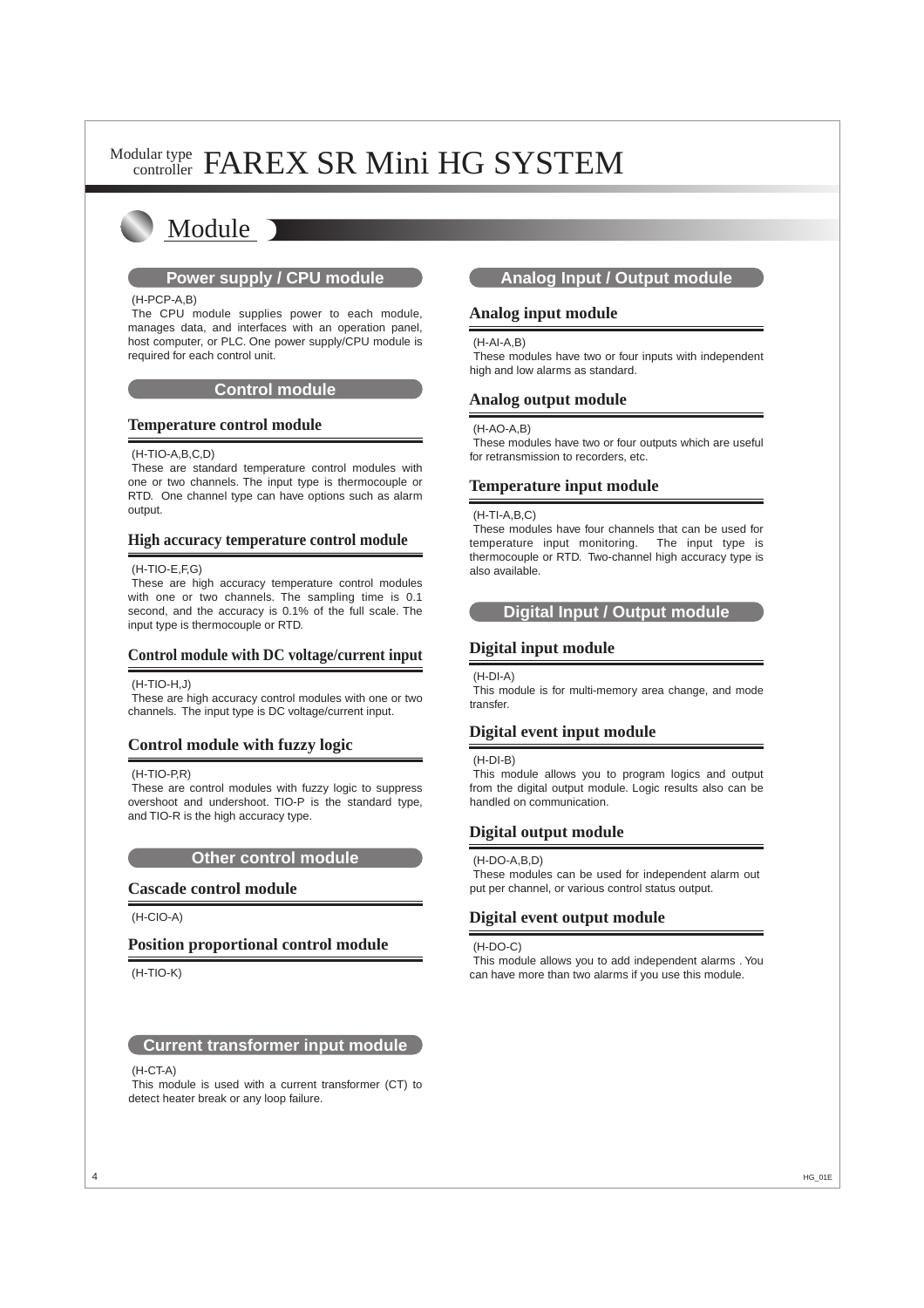# Device configuration

| Module                                                |               | Specifications                                                                                                      |
|-------------------------------------------------------|---------------|---------------------------------------------------------------------------------------------------------------------|
| Power/CPU<br>Module                                   | H-PCP-A       | 100 to 120V AC, 50/60Hz FAIL output, Digital output : 4 points, Communication function                              |
|                                                       |               | 200 to 240V AC, 50/60Hz FAIL output, Digital output : 4 points, Communication function                              |
|                                                       |               | 24V DC FAIL output, Digital output : 4 points, Communication function                                               |
|                                                       | H-PCP-B       | 100 to 120V AC, 50/60Hz FAIL output, Digital output : 2 points, Digital input : 3 points, Communication function    |
|                                                       |               | 200 to 240V AC, 50/60Hz FAIL output, Digital output : 2 points, Digital input : 3 points, Communication function    |
|                                                       |               | 24V DC FAIL output, Digital output : 2 points, Digital input : 3 points, Communication function                     |
| Temperature<br><b>Control Module</b>                  | H-TIO-A       | Thermocouple, RTD input : 1 zone, Brilliant PID or ON/OFF control, CT input : 1 point, Alarm output : 1 point       |
|                                                       | H-TIO-B       | Thermocouple, RTD input : 2 zones, Brilliant PID or ON/OFF control                                                  |
|                                                       | H-TIO-P       | Thermocouple, RTD input : 2 zones, Brilliant PID control with fuzzy                                                 |
| <b>Temperature Control</b><br>Module (Heat/Cool type) | H-TIO-C       | Thermocouple, RTD input: 1 zone,<br>Brilliant PID control, CT input: 1 point                                        |
|                                                       | H-TIO-D       | Brilliant PID control, CT input : 2 points<br>Thermocouple, RTD input : 2 zones,                                    |
| High accuracy<br>temperature<br>control module        | H-TIO-E       | Brilliant PID or ON/OFF control, Alarm output : 1 point<br>Thermocouple, RTD input : 1 zone,                        |
|                                                       | H-TIO-F       | RTD input : 2 zones, Brilliant PID or ON/OFF control                                                                |
|                                                       | H-TIO-R       | Thermocouple, RTD input : 1 zone, Brilliant PID control with fuzzy, CT input : 1 point, Alarm ouput : 1 point       |
| High accuracy temperature                             | H-TIO-G       | Thermocouple, RTD input: 1 zone, Brilliant PID control                                                              |
| control module (Heat/Cool type)<br>Control with       |               |                                                                                                                     |
| Voltage/Current<br>Input Module                       | H-TIO-H       | DC voltage, DC current input : 1 zone, Brilliant PID or ON/OFF control, Alarm output : 1 point                      |
|                                                       | H-TIO-J       | DC voltage, DC current input : 2 zones, Brilliant PID or ON/OFF control                                             |
| Cascade Control<br>Module                             | H-CIO-A       | Thermocouple, RTD, DC voltage, DC current input : Master 1 zone / Slave 1 zone                                      |
|                                                       |               | Brilliant PID control (Heat / Cool control is possible only for slave.) Digital input : 2 points                    |
| Control Module for<br><b>Control Motor Drive</b>      | H-TIO-K       | Thermocouple, RTD input : 1 zone, PID control, Feedback resistance input (Only input display : No relation control) |
| Temperature<br>Input Module                           | $H-TI-A$      | RTD input: 4 zones, Alarm function: 2 points/zone                                                                   |
|                                                       | $H-TI-B$      | Thermocouple, RTD input: 2 zones, Alarm function: 2 points/zone                                                     |
|                                                       | $H-TI-C$      | Thermocouple, RTD input: 4 zones, Alarm function: 2 points/zone                                                     |
| CT input module                                       | H-CT-A        | CT input : 6 points (RKC's proprietary CT)                                                                          |
| <b>Digital Output</b><br>Module                       | H-DO-A        | Alarm output, Relay contact output : 8 points (Common every 4 points)                                               |
|                                                       |               | Alarm output, Open collector output : 8 points                                                                      |
|                                                       | H-DO-B        | Alarm output, Relay contact output : 4 points (All points are Common)                                               |
|                                                       | H-DO-C        | Event output, Open collector output : 8 points                                                                      |
|                                                       | H-DO-D        | Alarm output, Open collector output : 16 points (Connector type)                                                    |
| Analog Input<br>Module                                | H-AI-A        | Analog input (Not insulated between channels) : 4 points                                                            |
|                                                       |               | 0 to 10mV, 0 to 100mV, 0 to 1V, 0 to 5V, 0 to 10V, 1 to 5V, -1 to 1V, -5 to 5V, -10 to 10V, 0 to 20mA, 4 to 20mA DC |
|                                                       |               | Alarm function : 2 points / channel                                                                                 |
|                                                       | $H-AI-B$      | Analog input (Insulated between channels) : 2 points                                                                |
|                                                       |               | 0 to 10mV, 0 to 100mV, 0 to 1V, 0 to 5V, 0 to 10V, 1 to 5V, -1 to 1V, -5 to 5V, -10 to 10V, 0 to 20mA, 4 to 20mA DC |
|                                                       |               | Alarm function : 2 points / channel                                                                                 |
| Analog Output<br>Module                               | H-AO-A        | Analog output (Not insulated between channels) : 4 points                                                           |
|                                                       |               | 0 to 1V, 0 to 5V, 0 to 10V, 1 to 5V, 0 to 20mA, 4 to 20mA DC                                                        |
|                                                       | H-AO-B        | Analog output (Insulated between channels) : 2 points                                                               |
|                                                       |               | 0 to 1V, 0 to 5V, 0 to 10V, 1 to 5V, 0 to 20mA, 4 to 20mA DC                                                        |
| Digital Input                                         | H-DI-A        | 24V DC input : 8 points (Common every 4 points)                                                                     |
| Module                                                | H-DI-B        | Event input, 24V DC input : 8 points (Common every 4 points)                                                        |
| <b>Operation Panel</b>                                | OPC-HC1       | TFT type color LCD unit, Memory card unit interface function or Host communication interface function,              |
|                                                       |               | Other manufacture's interface function, Printer interface function                                                  |
|                                                       |               | OPM-CL2 STN type monochrome LCD display unit, Host communication interface function                                 |
|                                                       |               | OPM-CL4   Blue mode LCD display unit, Host communication interface function                                         |
|                                                       |               | OPM-HL4 Blue mode LCD display unit, Host communication interface function                                           |
| Memory card unit                                      | <b>EMU-01</b> | Memory card unit for OPC-HC1                                                                                        |